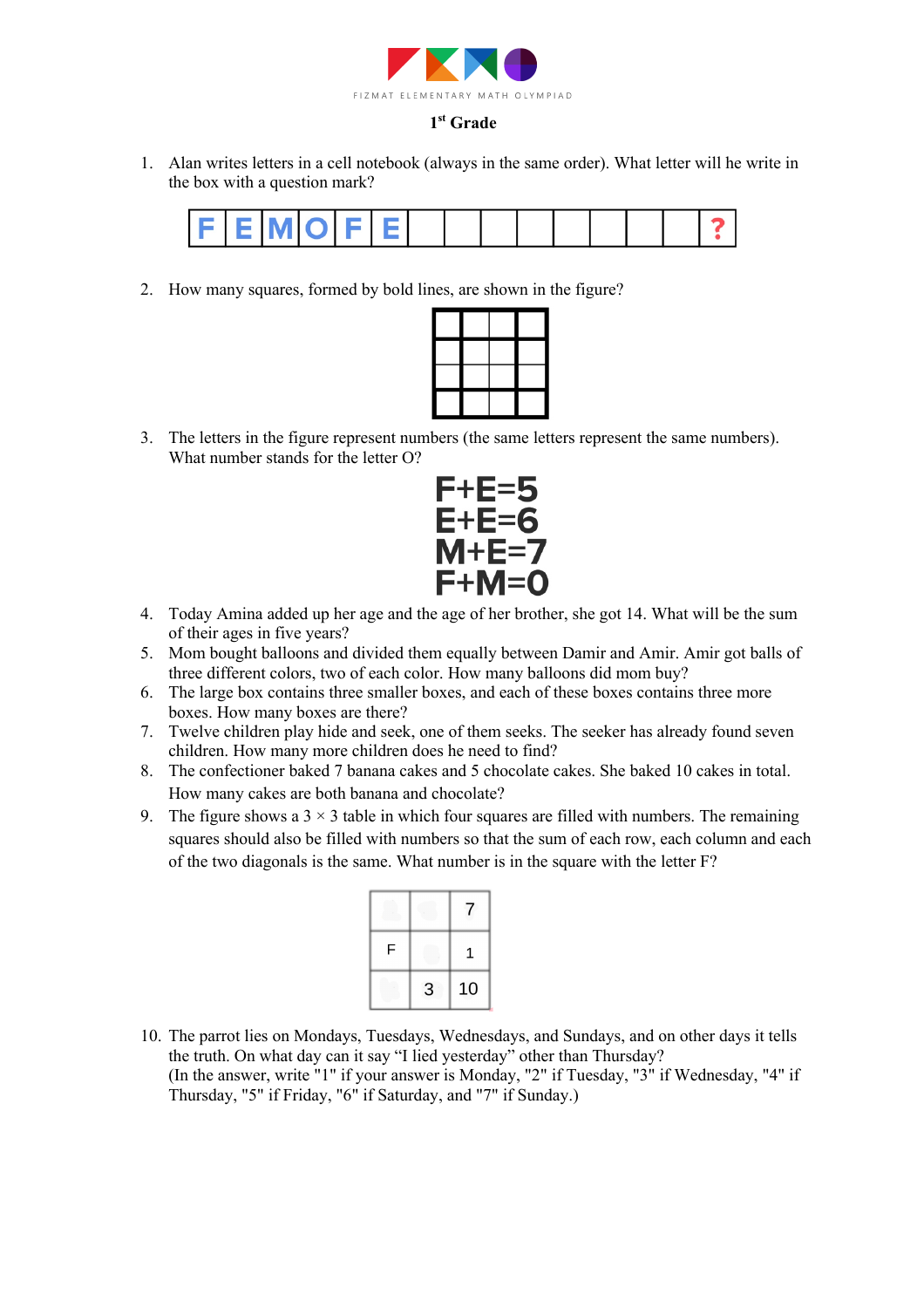

## **2nd Grade**

- 1. A rectangle was formed from three squares with perimeters of 16 cm. What is the perimeter of the rectangle?
- 2. Grandmother and grandfather water raspberry bushes in their garden. First, grandmother watered 23 bushes. Then grandfather watered 17 bushes. As a result, 7 bushes were watered twice, and 11 bushes were left without watering. How many raspberry bushes are there in the garden?
- 3. The figure shows a  $3 \times 3$  table in which four squares are filled with numbers. The remaining squares should also be filled with numbers so that the sum of each row, each column and each of the two diagonals is the same. What number is in the square with the letter F?

| F |   | $\mathbf 1$ |
|---|---|-------------|
|   | 3 | 10          |

- 4. Fourteen children play hide and seek, one of them seeks. The seeker has already found eight children. How many more children does he need to find?
- 5. The sum of two numbers is equal to 123. When the first term was doubled, the sum became equal to 134. What would the sum be equal to if not the first term was doubled, but the second?
- 6. The current year 2021 is written with four digits: 0, 1, 2 and 2. How many different years will be written with the same four digits?
- 7. The parrot lies on Mondays, Tuesdays, Wednesdays and Sundays, and on other days it tells the truth. On what day can it declare "I'll lie tomorrow" other than Saturday? (In the answer, write "1" if your answer is Monday, "2" if Tuesday, "3" if Wednesday, "4" if Thursday, "5" if Friday, "6" if Saturday, and "7" if Sunday.)
- 8. A class of 28 people sat at 14 double desks. It turned out that 14 boys sat with the boys, and 4 girls - with the girls. How many boys are there in the class?
- 9. Alina has one 5 tenge coin, one 10 tenge coin, one 20 tenge coin and one 50 tenge coin. How many different amounts can she pay without change?
- 10. Nurlan reads a storybook. One of the stories is written on two consecutive pages, and the page numbers add up to 175. On which page does this story begin?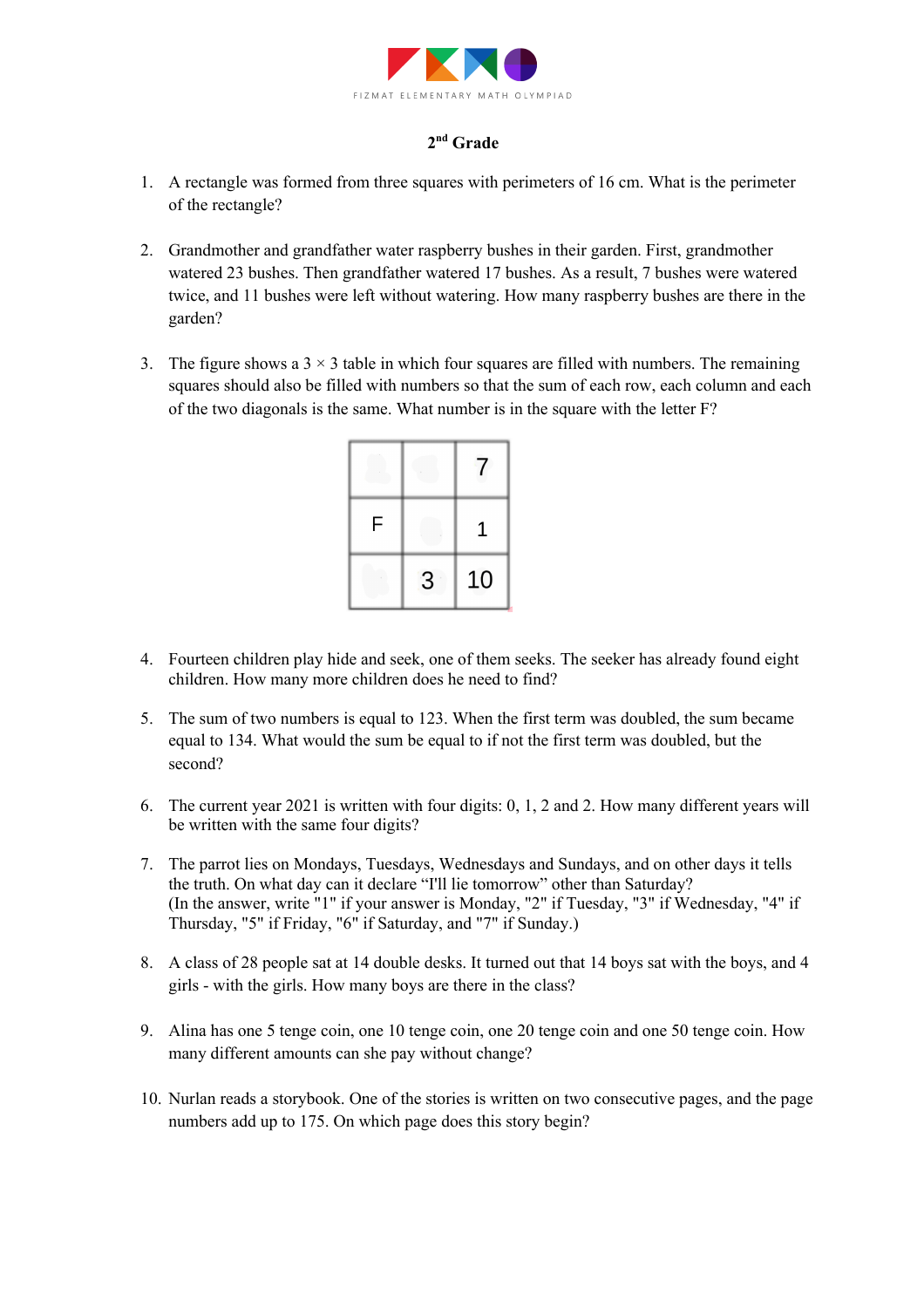

# **3rd Grade**

1. What is the smallest number of cubes that is enough to add to the figure shown in the picture to make a cube?



- 2. The statement is given: "There are no 2 or 4 in this number." Write the largest three-digit number for which the statement is false.
- 3. There are thirty students in a row. They start counting 1, 2, 3, ... ... from the left, and Dastan says 13. If the counting starts from the right instead, what number will Dastan say?
- 4. In the first half of the football match between Barcelona and Real Madrid, 4 goals were scored, and by the end of the half, Real Madrid were leading the score. In the second half, Barcelona scored 3 goals and won the match. How many goals did Barcelona score in total?
- 5. A rectangular hole was made in the rectangle. The width of the resulting frame is 1 cm. The perimeter of the hole is 45 cm. What is the perimeter of the rectangle?
- 6. The figure shows five multi-colored discs. The orange disc is above the green disc, but below all others. The purple disc is above the blue disc, but below the red disc. What color is the Z disc?



- 7. A class of 28 people sat at 14 double desks. It turned out that 14 boys sat with the boys, and 4 girls - with the girls. How many boys are there in the class?
- 8. There are two square napkins on the table, each with 5 cm edge. They covered an area of 36 cm<sup>2</sup>. What is their overlap area?
- 9. Arsen has 4 cards with numbers 2, 0, 2, 1 written on them. How many different numbers can he write using these cards?
- 10. 8 different natural numbers satisfy the condition that the product of any 4 numbers is even, and the sum of all 8 numbers is odd. Find the smallest possible sum of these 8 natural numbers.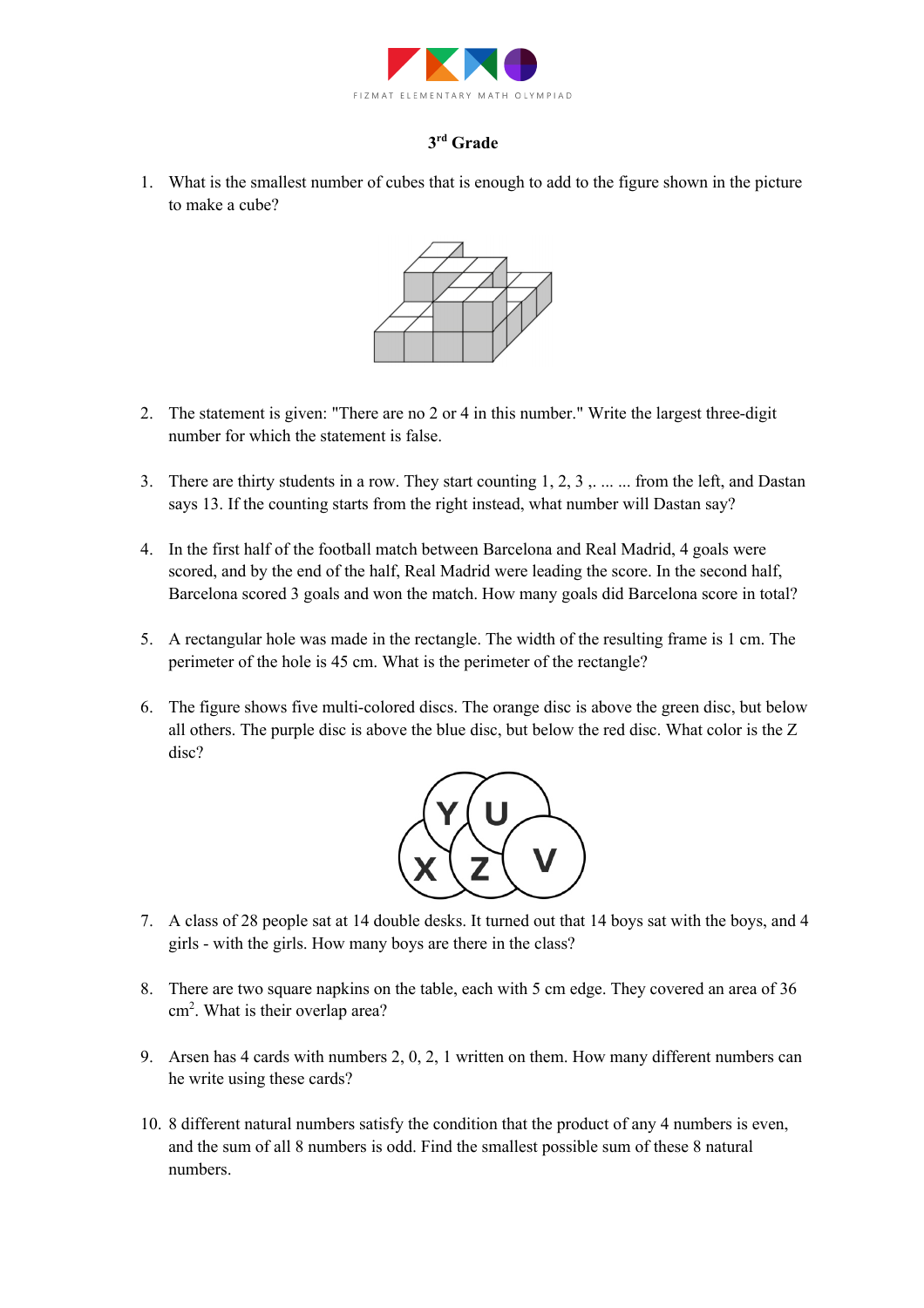

## **4th Grade**

- 1. Write the largest seven-digit natural number in the record of which there are no equal digits, exactly four digits not greater than 6, and exactly five digits not less than 3.
- 2. Alan reads a storybook. One of the stories is written on two consecutive pages, and the page numbers add up to 235. On which page does this story begin?
- 3. On the island of knights and liars, in the evening several local residents gathered at a round table. Each of them said: "My neighbors are a liar and a knight." How many knights are at the table, if there are 9 people and all of them cannot be liars?
- 4. A class of 26 people sat at 13 double desks. It turned out that 14 boys sat next to the boys, and 4 girls - with the girls. How many boys are there in the class?
- 5. Given a rectangle. When its two opposite sides were lengthened, the area doubled and its perimeter increased from 44 cm to 56 cm. Find the area of the original rectangle.
- 6. 6. The figure shows five multi-colored discs. The orange disc is above the green disc, but below all others. The purple disc is above the blue disc, but below the red disc. What color is the Z disc?



- 7. In the garden, there were 5 times more lemon trees than orange trees. After 12 lemon trees were cut down and 8 orange trees were planted, trees of both species in the garden became equal. How many trees were in the garden originally?
- 8. 8 different natural numbers satisfy the condition that the product of any 4 numbers is even, and the sum of all 8 numbers is odd. Find the smallest possible sum of these 8 natural numbers.
- 9. It is known that  $A \times B \times C = 30$ ,  $B \times C \times D = 90$  and  $C \times D \times E = 180$ . What is the value of  $A \times C \times E?$
- 10. The road map of the streets of one of the districts of a certain city looks like a  $3 \times 3$  square. The side of each small square is 150 meters. The janitor starts cleaning from point A and must clean every street until he finally returns to A. What is the shortest distance in meters he must walk and still do his job?